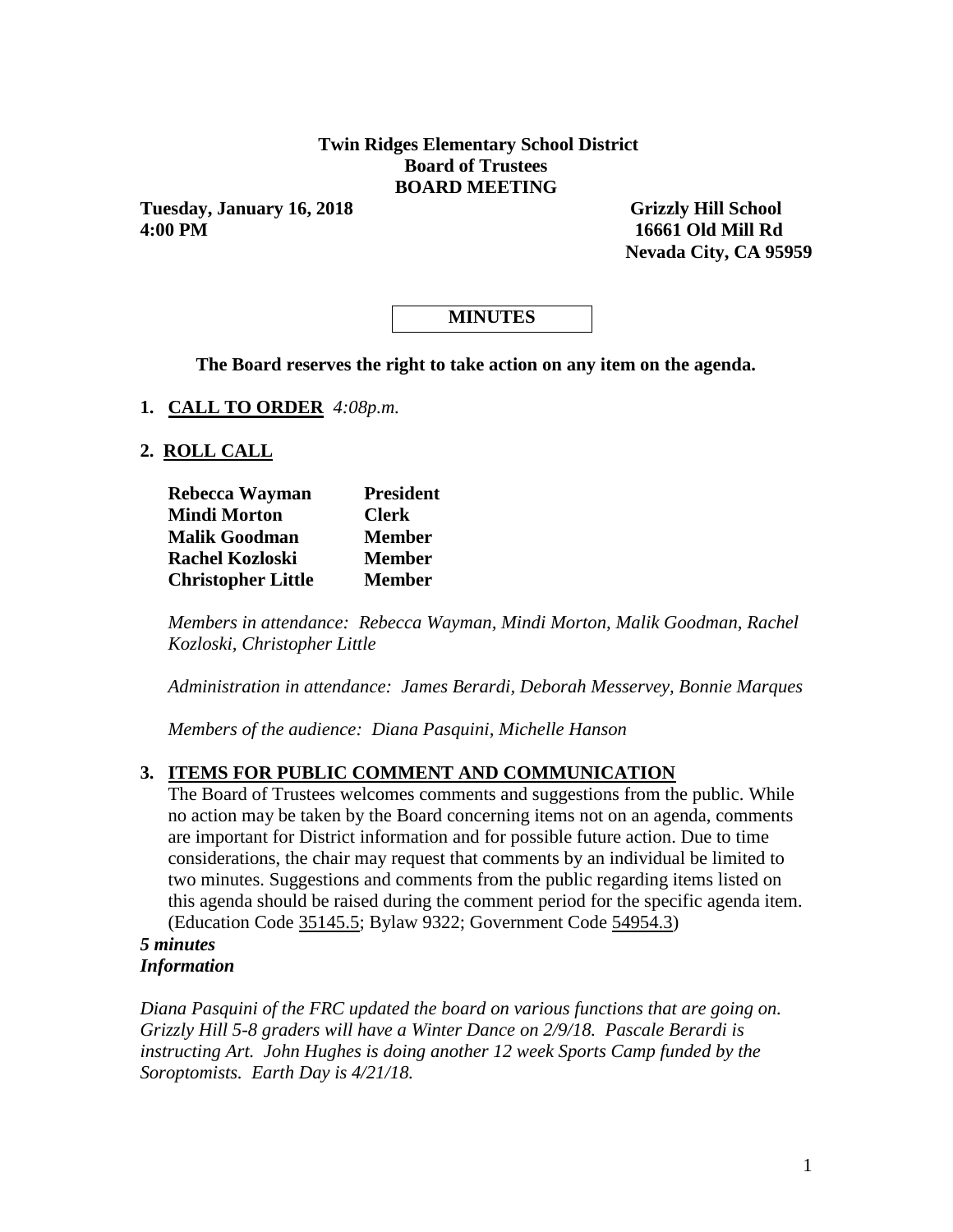### **4. CONSENT**

Consent items shall be items of a routine nature or items for which no Board discussion is anticipated and for which the Superintendent recommends approval. The public has a right to comment on any consent item. At the request of any member of the Board, any item on the consent agenda shall be removed and given individual consideration for action as a regular agenda item.

### **4.1 THE BOARD WILL REVIEW AND APPROVE THE JANUARY 16, 2018 AGENDA** (goldenrod backup)

*Rebecca Wayman stated that the January 16, 2018 Agenda, Item # 4.1 would be removed from the consent vote due to the need to correct Friday to Tuesday and January 12 to January 16..*

*Mindi Morton moved and Rachel Kozloski seconded to approve the Consent items with the removal of Item # 4.1. 5-0*

### **4.2 THE BOARD WILL REVIEW AND APPROVE THE MINUTES OF DECEMBER 12, 2017** (grey backup)

#### **4.3 APPROVE WARRANTS**

(green backup)

#### **4.4 REVIEW SECOND QUARTER REPORT OF WILLIAMS UNIFORM COMPLAINT SUMMARY**

There were no complaints. (salmon backup)

### **5. AUDITOR PRESENTATION AND BOARD ACCEPTANCE OF THE 2016- 2017 ANNUAL FINANCIAL REPORT**

*15 minutes Information/action* (white backup)

*Michelle Hanson stated that we received a favorable audit and provided information and explanations.*

### **6. TEACHERS REPORT**

*5 minutes Information*

a. Washington School Enrollment

| $\sim$<br>Grade | $-$<br>77 |   | -<br>$\overline{\phantom{a}}$ |   |  | ╭<br>ч. | $\mathbf{r}$<br>`otal |
|-----------------|-----------|---|-------------------------------|---|--|---------|-----------------------|
| <b>Students</b> |           | - |                               | ∽ |  |         |                       |

b. Grizzly Hill School Enrollment

| Grade           | <b>TK/K/1</b> |              | -   |  |     | О | <b>Total</b> |
|-----------------|---------------|--------------|-----|--|-----|---|--------------|
| <b>Students</b> | 10/1          | $\sim$<br>ΙV | . . |  | . . |   | O5.          |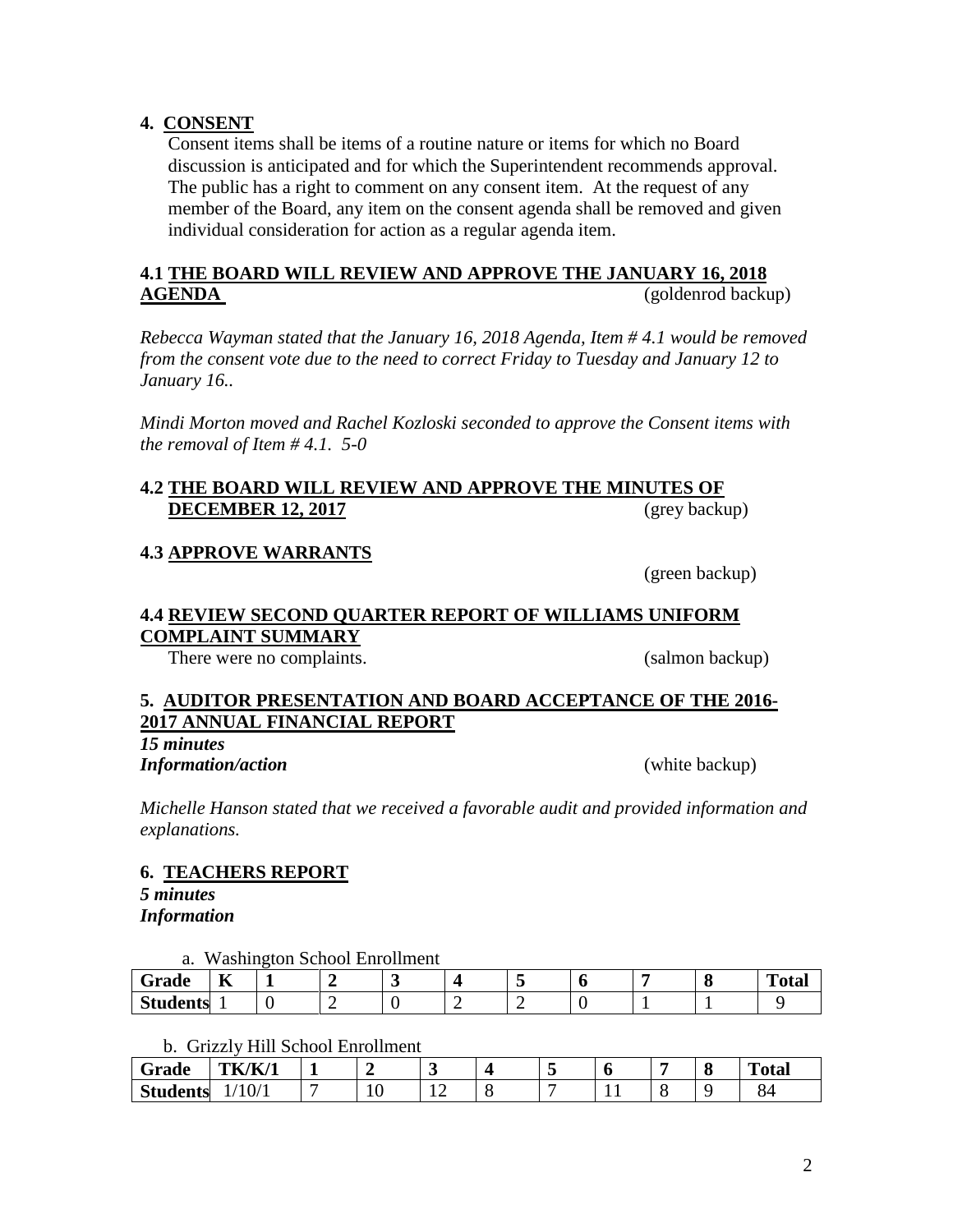*Rachel Kozloski reported for Theresa Grogan. She stated that things are going well after the winter break. They are hoping for a regular cleaning day. They will be doing Poetry in February and March.* 

# **7. STUDENT FIELD TRIPS**

*15 minutes Discussion/action*

*James Berardi has reached out to some National Parks, Synergia, Sands Pond, the Sierra Buttes, and the Grand Canyon. The difference in costs is outstanding. He will get something happening for this year. Each class receives \$900 for field trips. His goal is to give them something never seen before such as the ocean, the Redwoods, Mono Lake etc. The dollar amount will be set early on so that the students/classes know how much they need to fund raise. We will start with some seed money to get the ball rolling and tell the classes how much they need to raise this year because it is already so late. Rebecca Wayman moved and Mindi Morton seconded to approve additional dollars for field trips. The suggested amount was a lump sum of \$3,600 with 5/6 receiving \$1,200, 3/4 receiving \$300-\$400, and 7/8 receiving \$2,000. 5-0*

## **8. LCAP UPDATE**

*5 minutes Information*

*James Berardi reported that he has asked the teachers for data to start crunching and coming together without changing the original goals. The board will be able to see the outcome and add input.*

## **9. RAY MORGAN CONTRACT**

*5 minutes Discussion/action*

*James Berardi reported that Deborah Messervey received proposals from numerous suppliers. James is signing a contract with Ray Morgan next Monday and believes that this will cut costs in half.*

## **10. PUBLIC COMMENT**

At this time, we open the meeting for any public comments regarding the following Closed Session item.

## **11. ADJOURN TO CLOSED SESSION** *5:11 p.m.*

## **12. CLOSED SESSION**

Public employee discipline/dismissal/release pursuant to Government Code 54957

## **13. RECONVENE FROM CLOSED SESSION** *5:24 p.m.*